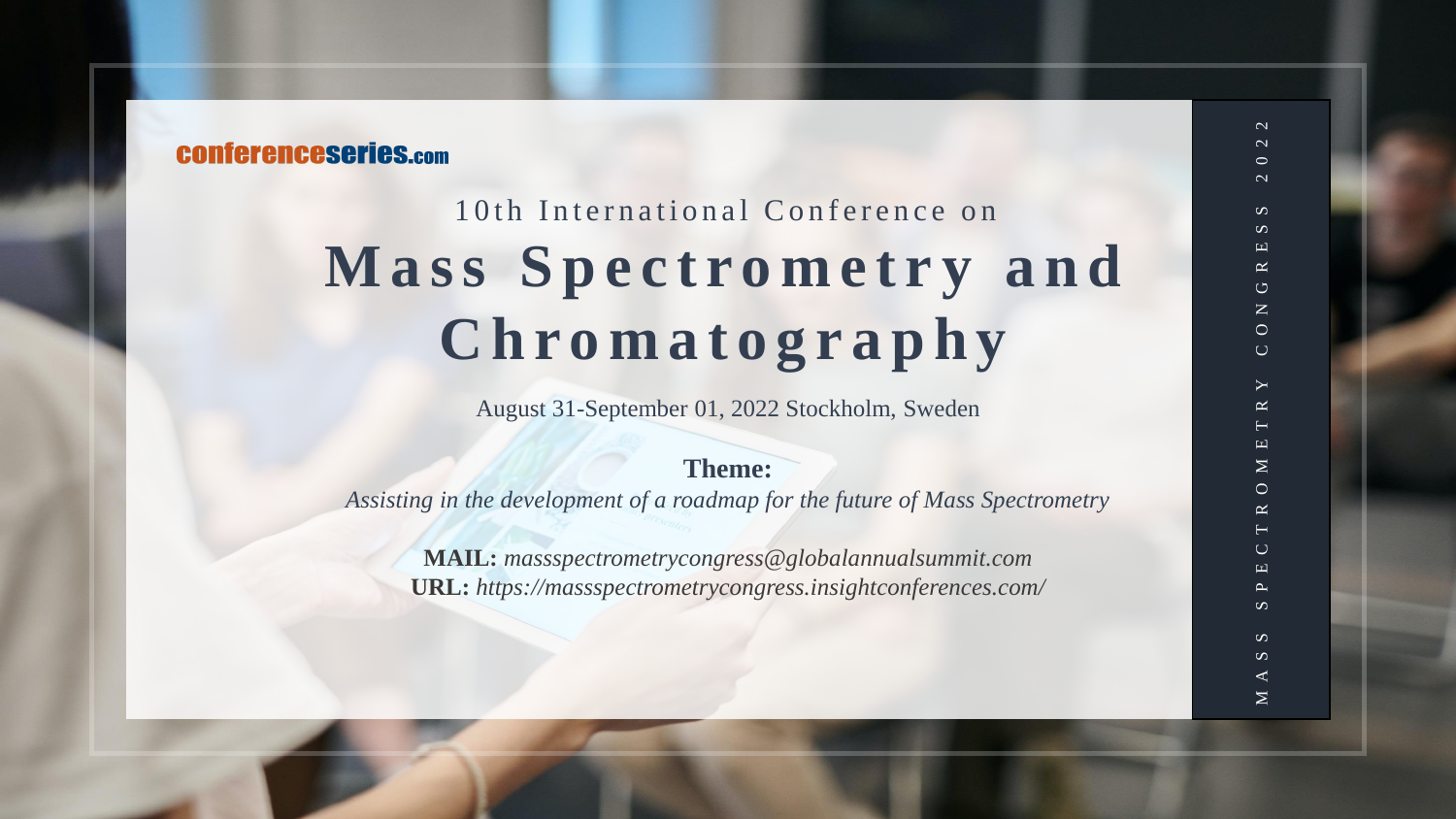## **CONferenceseries.com**

### **I N V I T A T I O N**

#### **Dear Colleagues,**

Conference Series LLC LTD is delighted to welcome you for the Prestigious "**10th International Conference on Mass Spectrometry and Chromatography**" focusing on determination of various approaches in the field of Chromatography and we are confident that you will enjoy the Scientific Program of this upcoming Conference. We look forward to see you.

With Regards **MASS SPECTROMETRY CONGRESS 2022** Operating Committee, Conference Series llc LTD

| <b>Editorial Board Members of Supporting Journals</b>                                                                                       |                                                                                                                                         |                                                                                                                              |                                                                                                                                                 |                                                                                          |
|---------------------------------------------------------------------------------------------------------------------------------------------|-----------------------------------------------------------------------------------------------------------------------------------------|------------------------------------------------------------------------------------------------------------------------------|-------------------------------------------------------------------------------------------------------------------------------------------------|------------------------------------------------------------------------------------------|
| Danilo Corradini<br>Principal investigator,<br>Institute for Biological<br>Systems, Italian<br>National Research<br>Council (CNR)           | <b>Gunther K Bonn</b><br><b>Institute of Analytical</b><br>Chemistry and<br>Radiochemistry<br>University of Innsbruck,<br>Austria       | <b>Mohamed Abdel-</b><br><b>Rehim</b><br>Professor, Department<br>of Analytical Chemistry<br>Stockholm University,<br>Sweden | Oin Hu<br>Visiting Research<br>Scholar/Postdoctoral<br>Associate, Department<br>of Chemistry<br>State University of New<br>York at Buffalo, USA | <b>Salvatore Barreca</b><br>Technologies<br>Chemistry<br>University of Palermo,<br>Italy |
| <b>Eduard Rogatsky</b><br><b>Executive Editor</b><br>Research Associate<br>Professor of Medicine<br>Albert Einstein Medical<br>College, USA | <b>Wayne G Carter</b><br>The University of<br>Nottingham, Royal<br>Derby Hospital, Read<br>Interview session with<br>Wayne G Carter, UK | Attila Kardos<br><b>Hospital NHS</b><br><b>Foundation Trust</b><br>University Oxford<br>England, USA                         | Lin_Zhang<br>Department of<br>Pharmaceutical<br>Chemistry<br>University of Kansas,<br><b>USA</b>                                                | <b>Sudheer Bobba</b><br>Covance Laboratory,<br>USA.                                      |

**B2B** Meetings

**2** Days Of Scientific Exchange

**15+** Scientific Sessions

**80+** International Expert Faculty Members

> **20+ Exhibitors**

> > *https://massspectrometrycongress.insightconferences.com/*